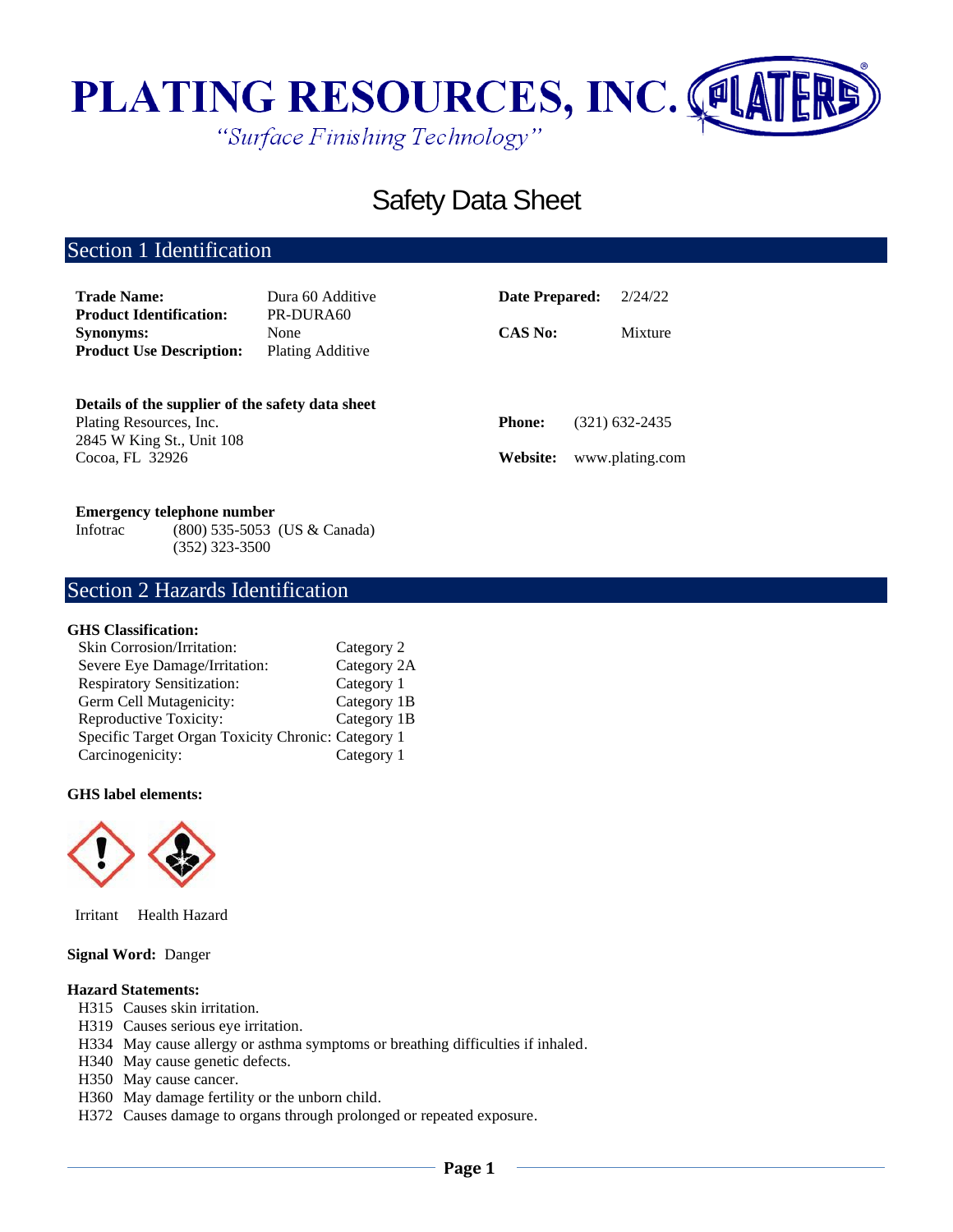#### **Precautionary Statements:**

#### **Prevention**

- P201 Obtain special instructions before use.
- P202 Do not handle until all safety precautions have been read and understood.
- P260 Do not breathe mist, vapours or spray.
- P264 Wash skin thoroughly after handling.
- P280 Wear protective gloves/protective clothing/eye protection/face protection.
- P284 Wear respiratory protection.

### **Response**

- P302 + P352 IF ON SKIN: wash with plenty of soap and water.
- P304 + P340 IF INHALED: Remove victim to fresh air and Keep at rest in a position comfortable for breathing.

P305 + P351 + P338 IF IN EYES: Rinse cautiously with water for several minutes. Remove contact lenses, if present and easy to do. Continue rinsing.

- P308 + P313 IF exposed or concerned: Get medical advice/attention.
- P332 + P313 IF SKIN irritation occurs: Get medical advice/attention.
- P337 + P313 IF eye irritation persists: Get medical advice/attention.
- P342 + P311 IF experiencing respiratory symptoms: call a POISON CENTER or doctor/physician.
- P362 + P364 Take off contaminated clothing and wash before reuse.

### **Storage**

P405 Store locked up.

### **Disposal**

P501 Dispose of contents/container to an approved waste disposal plant.

### **Hazards Not Otherwise Classified (HNOC):**

None.

### **Additional Information:**

None.

# Section 3 Composition

| Chemical Name           | Common name and synonyms | CAS # | $\%$    |
|-------------------------|--------------------------|-------|---------|
| Proprietary Component 1 |                          |       | .       |
| Proprietary Component 2 |                          |       | $1 - 5$ |

### Section 4 First Aid

### **General:**

Move out of dangerous area. Perform first aid measures as indicated. Seek medical attention and show this safety data sheet to attending physician.

### **Inhalation:**

Move to fresh air and keep at rest in a position comfortable for breathing. If breathing difficulty occurs or persists seek medical attention. If not breathing give artificial respiration and seek immediate medical attention.

### **Skin contact:**

Immediately flush exposed skin with water for at least 15 minutes while removing contaminated clothing and/or shoes.

Thoroughly wash with soap and water. Seek medical attention if irritation develops or persists.

### **Eye contact:**

Immediately flush eyes with water for at least 15 minutes, lifting the upper and lower eyelids intermittently. Check for and remove any contact lenses if easy to do. Seek medical attention if irritation develops or persists.

### **Ingestion:**

Rinse mouth with water. Do not induce vomiting. Seek immediate medical attention.

### **Most important symptoms and effects both acute and delayed:**

No information available.

**Indication of any immediate medical attention and special treatment needed:**

No information available.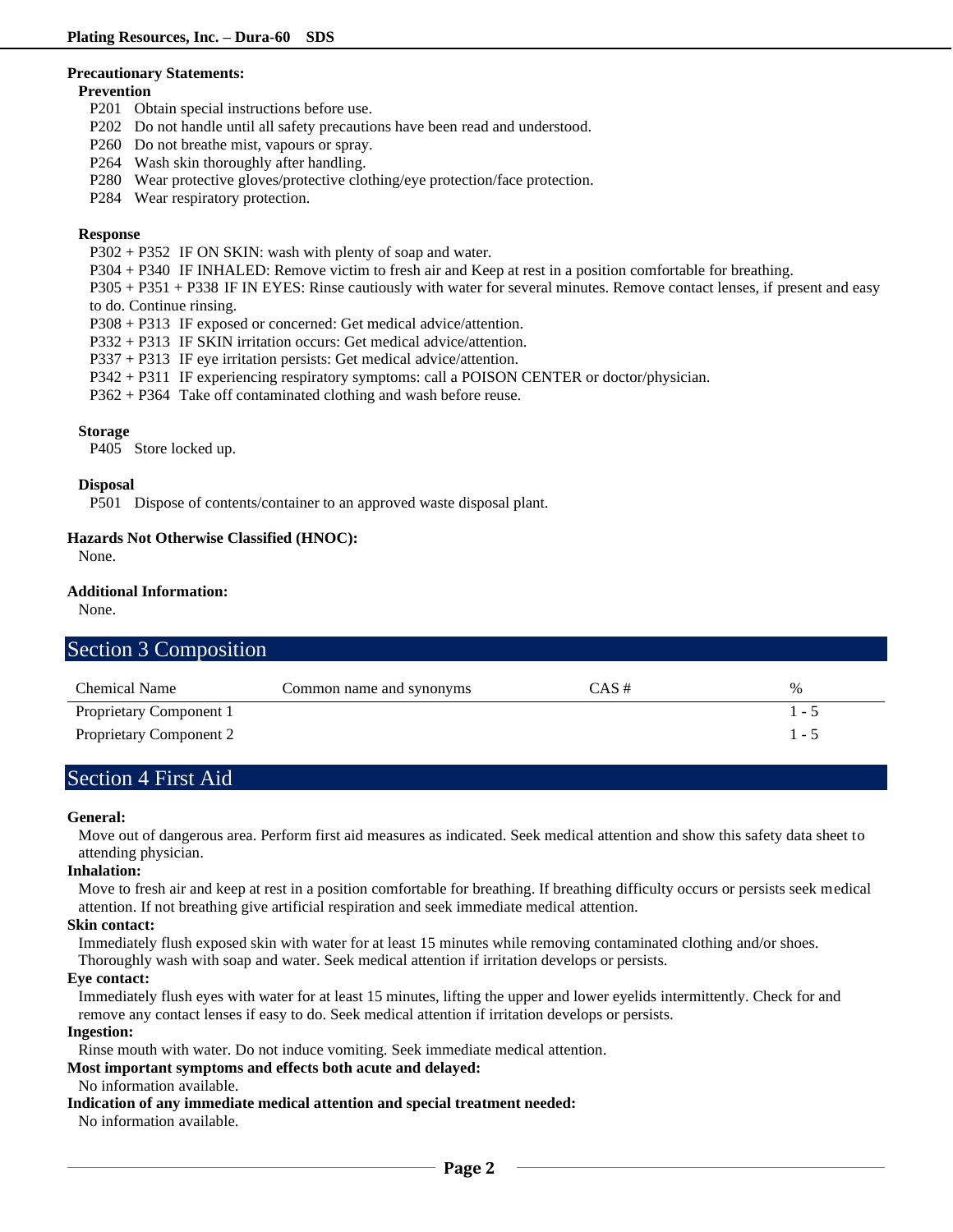### Section 5 Fire Fighting Measures

### **Suitable Extinguishing Media:**

Use extinguishing media suitable for surrounding fire or source of fire. Use water spray to cool fire exposed containers.

**Unsuitable Extinguishing Media:**

No information available.

### **Specific hazards developing from the chemical:**

In fire conditions product may decompose producing chromium fumes.

### **Precautions for firefighters:**

No information available.

**Firefighting Instructions:**

No information available.

### **Protection During Firefighting:**

Wear full protective gear and full face pressure demand self-contained breathing apparatus.

### **Other information:**

No additional information available.

### Section 6 Accidental Release Measures

### **Personal precautions, protective equipment and emergency procedures:**

Avoid direct contact with skin, eyes and clothing. Avoid inhalation of mist, vapor or dust. Wear appropriate personal protective equipment as outlined in Section 8 of this SDS.

### **Environmental precautions:**

Prevent further leakage or spillage if safe to do so. Contain spilled material and prevent run-off onto ground or into water sources or sewers.

### **Methods and material for containment and cleaning up:**

Absorb on inert material and place in containers for disposal. Dispose of spilled/collected material in accordance with all federal, state and local regulations.

### Section 7 Handling and Storage

### **Precautions for safe handling:**

Avoid contact with skin and eyes. Avoid inhalation of mist, vapor and dust. Ensure adequate ventilation. Do not eat, drink or smoke while handling. Wear appropriate personal protective equipment as outlined in Section 8 of this SDS.

### **Conditions for safe storage, including any incompatibilities:**

Store in original container. Keep container tightly closed. Store at room temperature (50-90 F) in a dry well-ventilated area.

### Section 8 Exposure Controls/Personal Protection

| Exposure limits:        |                                     |                      |                                                |                       |
|-------------------------|-------------------------------------|----------------------|------------------------------------------------|-----------------------|
| Ingredient              | Data Source                         | <b>Exposure Form</b> | <b>Exposure Value</b>                          | <b>Exposure Notes</b> |
| Proprietary Component 1 | <b>ACGIH TLV</b><br>CAL/OSHA        | <b>TWA</b>           | $2 \text{ mg/m}$<br>$5 \text{ mg/m}$           | inhalable fraction    |
|                         | <b>OSHA PEL</b>                     |                      | $15 \text{ mg/m}$                              | total dust            |
| Proprietary Component 2 | <b>ACGIH TLV</b><br><b>OSHA PEL</b> | <b>TWA</b><br>8h TWA | $0.05 \text{ mg/m}$ 3<br>$0.05 \text{ mg/m}$ 3 |                       |

### **Appropriate Engineering Controls:**

Use local and/or general exhaust ventilation to maintain airborne concentrations below irritating levels or exposure limits. An eyewash and safety shower should be available in the work area.

### **Individual protection measures:**

### **Eye/face protection:**

Safety glasses or chemical goggles should be worn when handling this material.

#### **Skin protection: Hand Protection:**

Wear chemical resistant gloves when handling.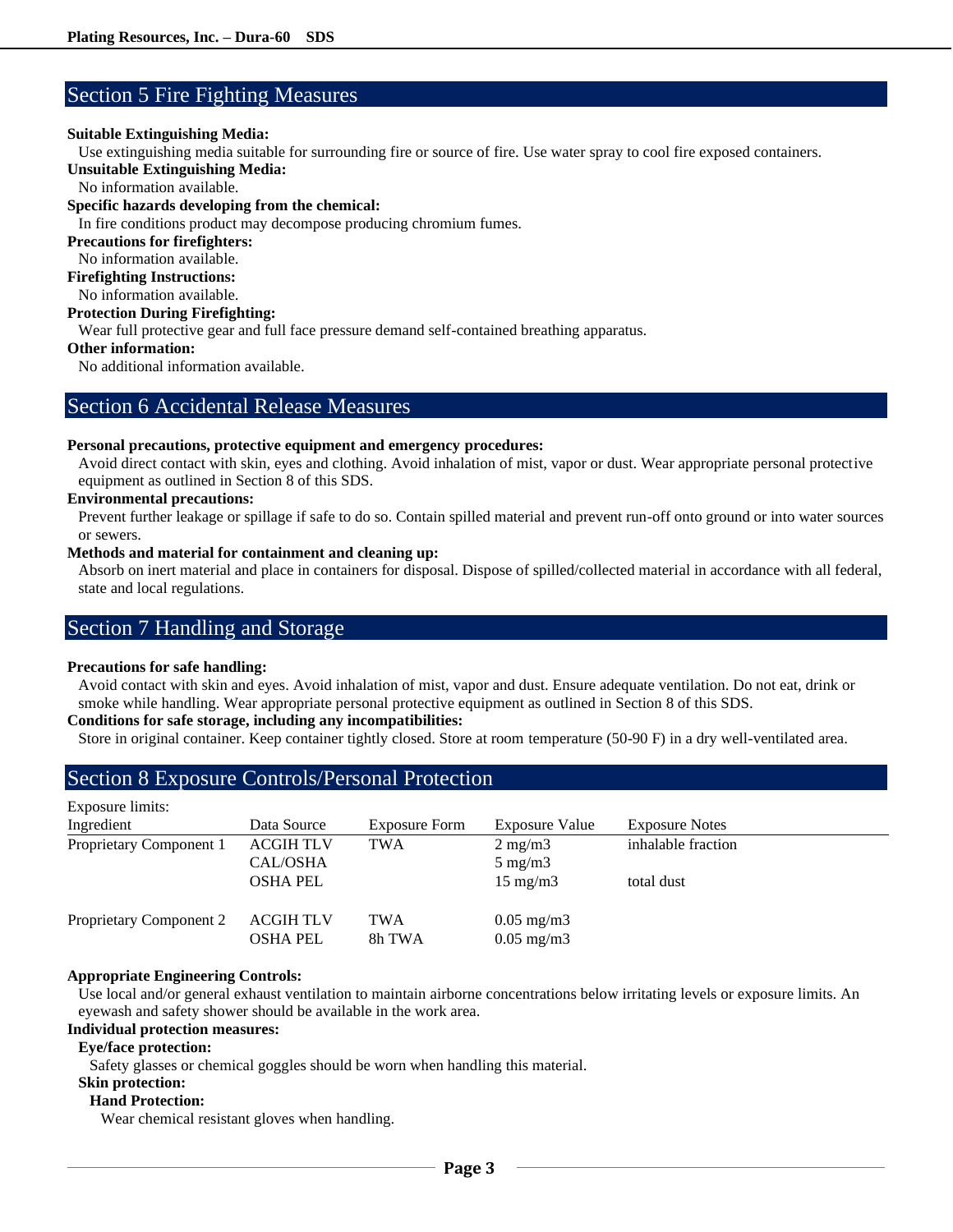### **Other:**

Wear chemical resistant apron when handling.

#### **Respiratory Protection:**

Wear respiratory protection if mist or vapor is produced, while using this material.

### **General hygiene considerations:**

Follow good hygiene and safety practice. Wash hands and exposed skin before breaks and at the end of the work day. Do not eat, drink or smoke while handling this material. Do not wear contaminated or dirty clothing home from the work-site. Launder contaminated or dirty clothing before reuse.

### **Additional information:**

No additional information available.

# Section 9 Physical and Chemical Properties

| <b>Appearance</b>                | Orange Liquid  |
|----------------------------------|----------------|
| Odor                             | Not available. |
| <b>Odor threshold</b>            | Not available. |
| рH                               | Not available. |
| <b>Melting/freezing point</b>    | Not available. |
| <b>Initial boiling point</b>     | Not available. |
| <b>Flash point</b>               | Not available. |
| <b>Evaporation rate</b>          | Not available. |
| <b>Flammability (solid, gas)</b> | Not available. |
| <b>Lower flammability limit</b>  | Not available. |
| <b>Upper flammability limit</b>  | Not available. |
| Lower explosive limit            | Not available. |
| <b>Upper explosive limit</b>     | Not available. |
| Vapor pressure                   | Not available. |
| Vapor density                    | Not available. |
| <b>Relative density</b>          | Not available. |
| Solubility in water              | Complete       |
| <b>PC: n-octanol/water</b>       | Not available. |
| <b>Auto-Ignition temperature</b> | Not available. |
| <b>Decomposition temperature</b> | Not available. |
| <b>Viscosity</b>                 | Not available. |
| <b>Density</b>                   | Not available. |
| <b>Specific gravity</b>          | 1.02           |
|                                  |                |

# Section 10 Stability and Reactivity

| <b>Reactivity:</b>             | Not reactive under normal use conditions.                                            |
|--------------------------------|--------------------------------------------------------------------------------------|
| <b>Chemical stability:</b>     | Material is stable under normal handling and storage conditions.                     |
| <b>Hazardous reactions:</b>    | Hazardous polymerization will not occur under normal handling and storage.           |
| <b>Conditions to avoid:</b>    | Avoid excessive heating, freezing and chemical contamination.                        |
| <b>Decomposition products:</b> | No decomposition products are expected under normal storage and handling conditions. |
| Incompatible materials:        | Avoid contact with reducing agents, metals, organic materials and excessive heat.    |

# Section 11 Toxicological Information

**Information on the likely routes of exposure: Inhalation:** No information available. **Skin Contact:** This material may be irritating to the skin.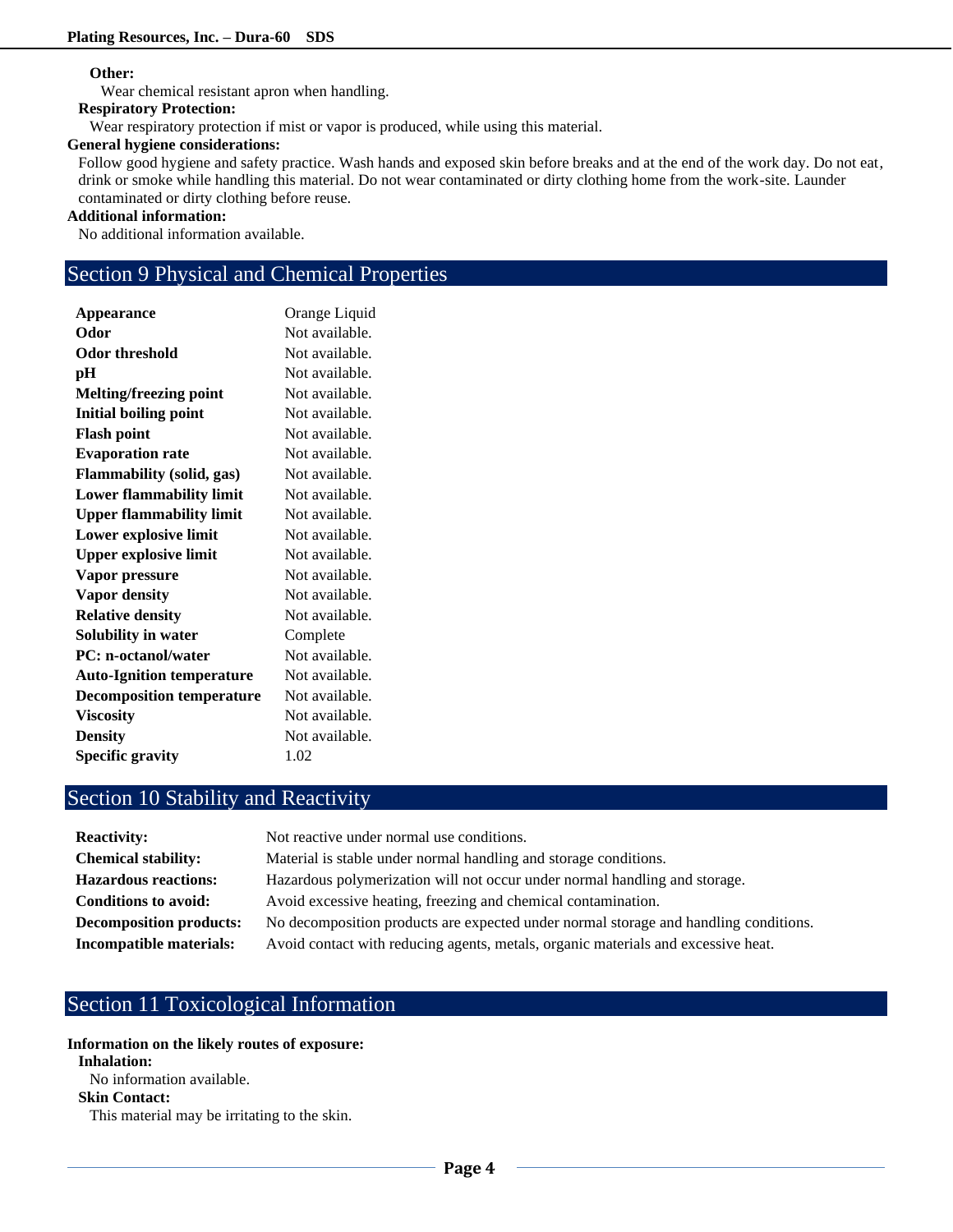### **Eye Contact:**

This material may be irritating to the eyes and may cause damage.

**Ingestion:**

No information available.

### **Symptoms related to the physical, chemical and toxicological characteristics:**

No information available.

**Delayed and chronic effects:**

No information available.

### **Numerical measures of toxicity:**

| Components                                | Exposure                                                                         | Species | Dose                             | <b>Notes</b> |
|-------------------------------------------|----------------------------------------------------------------------------------|---------|----------------------------------|--------------|
| <b>Proprietary Component 2:</b>           |                                                                                  |         |                                  |              |
| LD50                                      | Oral                                                                             | Rat     | $50 \frac{\text{mg}}{\text{kg}}$ |              |
| <b>Proprietary Component 1:</b>           |                                                                                  |         |                                  |              |
| LD50                                      | Oral                                                                             | Rat     | 3450 mg/kg                       |              |
| LD50                                      | Dermal                                                                           | Rabbit  | $>2000$ mg/kg                    |              |
| LDC <sub>0</sub>                          | Inhalation                                                                       | Rat     | $>2$ mg/l                        | 4 hr         |
|                                           |                                                                                  |         |                                  |              |
| <b>Toxicological effects:</b>             |                                                                                  |         |                                  |              |
| <b>Acute Toxicity:</b>                    |                                                                                  |         |                                  |              |
| Mixture:                                  |                                                                                  |         |                                  |              |
| No information available.                 |                                                                                  |         |                                  |              |
| <b>Skin Corrosion/Irritation:</b>         |                                                                                  |         |                                  |              |
| Mixture:                                  |                                                                                  |         |                                  |              |
| No information available.                 |                                                                                  |         |                                  |              |
| <b>Serious Eye Damage/Irritation:</b>     |                                                                                  |         |                                  |              |
| Mixture:                                  |                                                                                  |         |                                  |              |
| No information available.                 |                                                                                  |         |                                  |              |
| <b>Respiratory sensitization:</b>         |                                                                                  |         |                                  |              |
| Mixture:                                  |                                                                                  |         |                                  |              |
|                                           | This material may cause respiratory sensitization.                               |         |                                  |              |
| <b>Skin sensitization:</b>                |                                                                                  |         |                                  |              |
| Mixture:                                  |                                                                                  |         |                                  |              |
| No information available.                 |                                                                                  |         |                                  |              |
| Germ cell mutagenicity:                   |                                                                                  |         |                                  |              |
| Mixture:                                  |                                                                                  |         |                                  |              |
| This material may be a germ cell mutagen. |                                                                                  |         |                                  |              |
| <b>Carcinogenicity:</b>                   |                                                                                  |         |                                  |              |
| Mixture:                                  |                                                                                  |         |                                  |              |
|                                           | This product is considered to be a potential carcinogen by:                      |         |                                  |              |
| NTP: Yes                                  |                                                                                  |         |                                  |              |
| OSHA: No                                  |                                                                                  |         |                                  |              |
| <b>IARC: Yes</b>                          |                                                                                  |         |                                  |              |
| <b>Reproductive toxicity:</b>             |                                                                                  |         |                                  |              |
| Mixture:                                  |                                                                                  |         |                                  |              |
|                                           | This product is known to cause reproductive and developmental effects.           |         |                                  |              |
| <b>STOT-single exposure:</b>              |                                                                                  |         |                                  |              |
| Mixture:                                  |                                                                                  |         |                                  |              |
| No information available.                 |                                                                                  |         |                                  |              |
| <b>STOT-repeated exposure:</b>            |                                                                                  |         |                                  |              |
| Mixture:                                  |                                                                                  |         |                                  |              |
|                                           | This material may cause damage to organs through prolonged or repeated exposure. |         |                                  |              |
| <b>Aspiration hazard:</b>                 |                                                                                  |         |                                  |              |
| Mixture:                                  |                                                                                  |         |                                  |              |
| This product is not an aspiration hazard. |                                                                                  |         |                                  |              |
| <b>Additional information:</b>            |                                                                                  |         |                                  |              |
| None.                                     |                                                                                  |         |                                  |              |
|                                           |                                                                                  |         |                                  |              |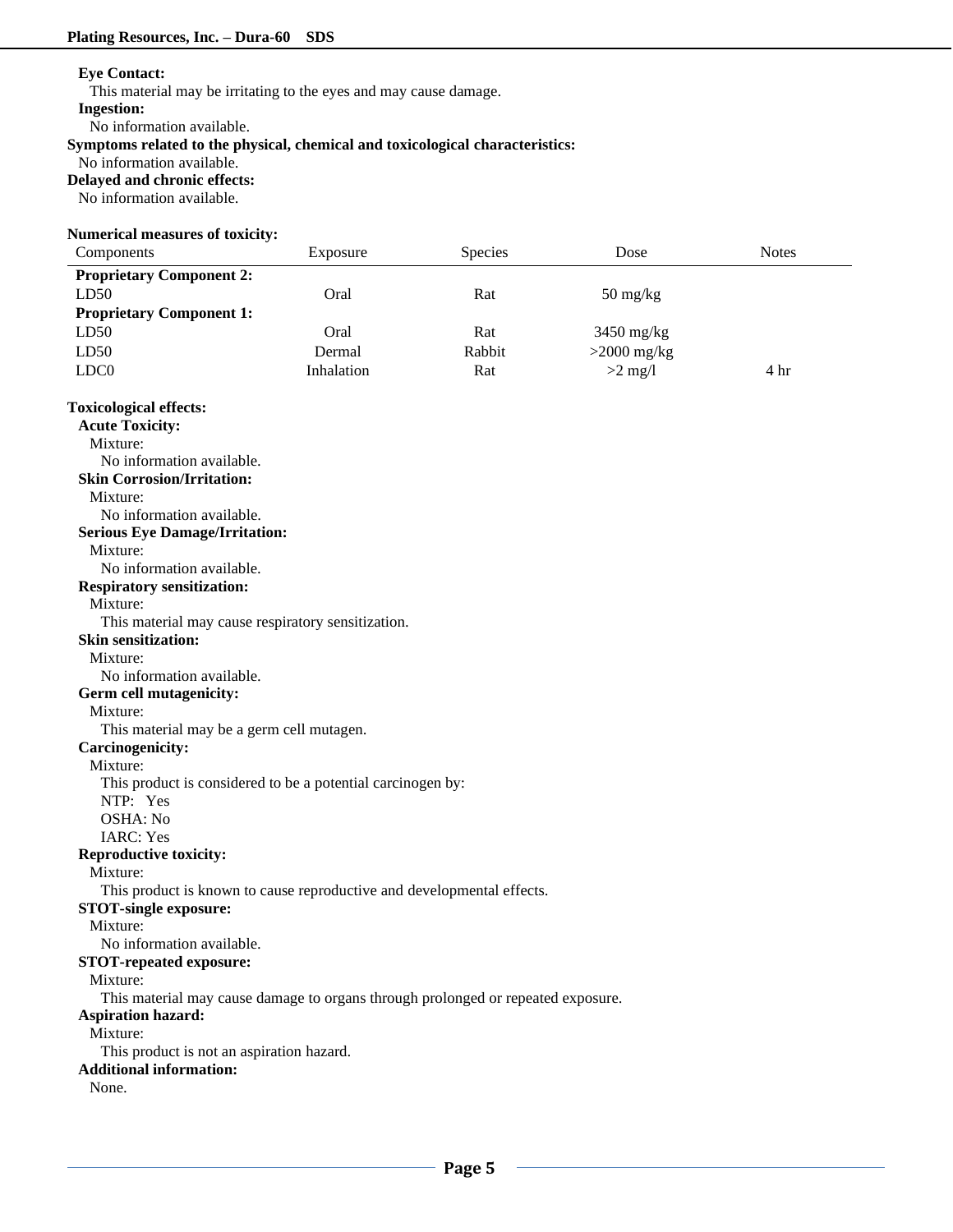# Section 12 Ecological Information

### **Ecotoxicity:**

No information available.

### **Numerical measures of ecotoxicity:**

| Components                        | <b>Type</b> | <b>Species</b>        | Dose               | <b>Notes</b> |
|-----------------------------------|-------------|-----------------------|--------------------|--------------|
| <b>Proprietary Component 2:</b>   |             |                       |                    |              |
| Fish                              | LC50        |                       | No Data Available  |              |
| Invertebrates                     | EC50        |                       | No Data Available  |              |
| Algae                             | EC50        |                       | No Data Available  |              |
| <b>Proprietary Component 1:</b>   |             |                       |                    |              |
| Fish                              | LC50        | Pimephales promelas   | $627 \text{ mg}/1$ |              |
| Invertebrates                     | EC50        | Ceriodaphnia dubia    | $113$ mg/l         |              |
| Algae                             | EC50        | Chlorella pyrenoidosa | $10 \text{ mg/l}$  |              |
| Persistence and degradability:    |             |                       |                    |              |
| Mixture:                          |             |                       |                    |              |
| No information available.         |             |                       |                    |              |
| <b>Bioaccumulative potential:</b> |             |                       |                    |              |
| Mixture:                          |             |                       |                    |              |
| No information available.         |             |                       |                    |              |
| <b>Mobility in soil:</b>          |             |                       |                    |              |
| Mixture:                          |             |                       |                    |              |
| No information available.         |             |                       |                    |              |
| <b>Other adverse effects:</b>     |             |                       |                    |              |
| Mixture:                          |             |                       |                    |              |
| No information available.         |             |                       |                    |              |
| <b>Additional information:</b>    |             |                       |                    |              |
| No information available.         |             |                       |                    |              |
|                                   |             |                       |                    |              |

# Section 13 Disposal Considerations

### **Disposal instructions:**

Dispose of material in accordance with all federal, state and local regulations.

### **Contaminated packaging:**

Triple rinse container and offer for recycling. Dispose of container following all federal, state and local regulations.

### **Additional Information:**

No additional information available.

### Section 14 Transport Information

### **DOT:** Not classified.

# Section 15 Regulatory Information

### **Federal regulations:**

**SARA 311/312 Hazard categories:**  Immediate (Acute) Health Hazard. Delayed (Chronic) Health Hazard. Reactivity Hazard **SARA 302 Extremely hazardous substance:** Not listed. **SARA 304 Emergency release notification:** Not regulated. **SARA 311/312 Hazardous chemical:** No.